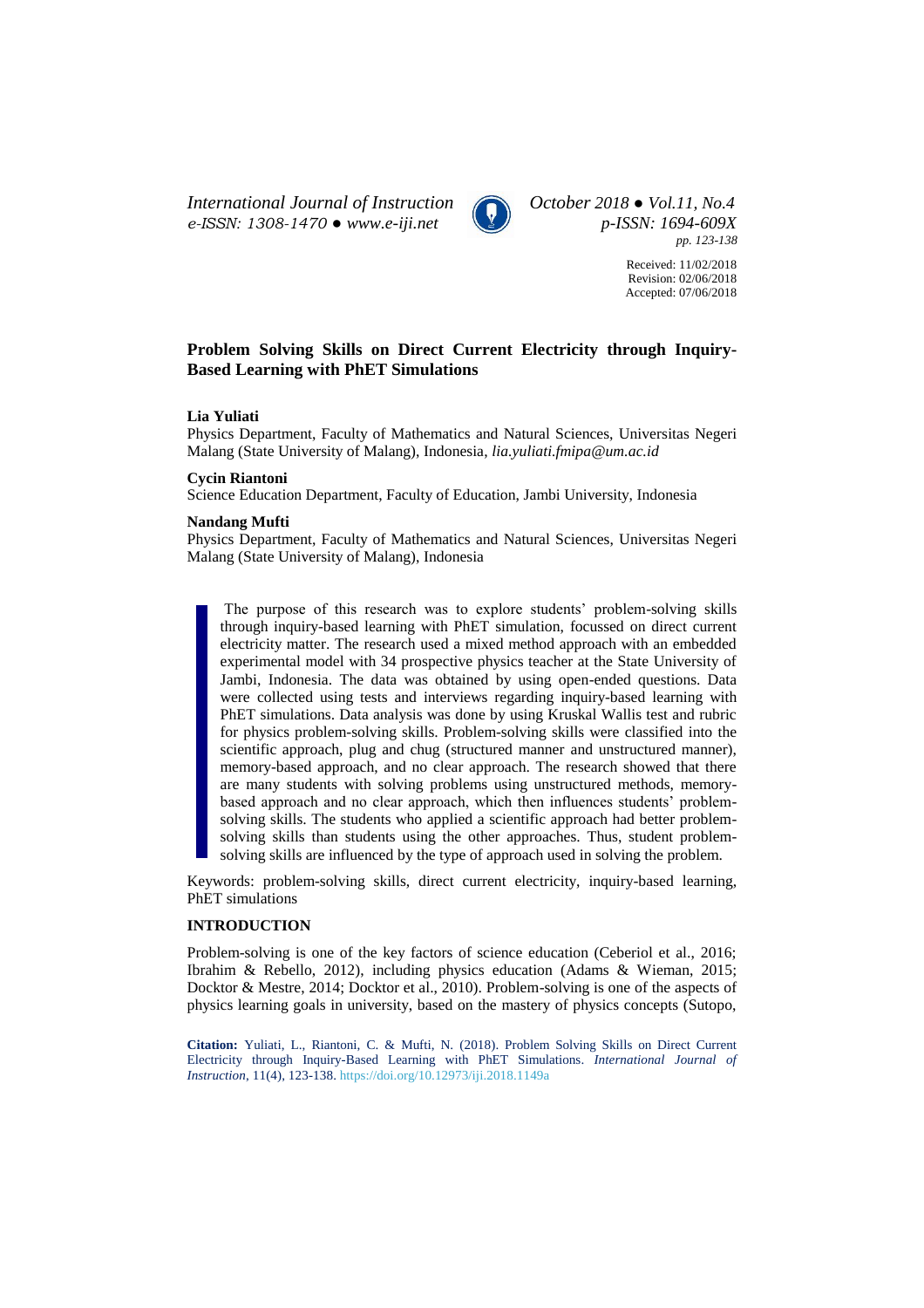2016). In addition, problem-solving is also used by physics instructors as a mechanism for physics learning and judging if the concept has been studied (Docktor et al., 2016; Caberiol et a.l, 2016).

Over the last few decades, some research into problem-solving in physics education has been conducted. Generally, the research can be categorized into five main topics, namely; identifying the difference between expert and novice, an example of a problemsolving item, representation used in problem-solving, using mathematics in physics, and evaluation of learning strategy for problem-solving (Docktor & Mestre, 2014). Among those five topics, the research of expert and novice is the one most commonly studied. Most of the researchers categorize expert and novice in problem-solving (Docktor et al., 2016; Docktor & Mestre, 2014), the difference of problem-solving approach of expert and novice (Docktor & Mestre, 2014; Walsh et al., 2007) and metacognition in problem-solving (Docktor & Mestre, 2014).

A problem-solving approach is one of the most significant topics of problem-solving research. A problem-solving approach is related to various ways used by the students to solve the problems connected to experience, perception, and understanding of a certain phenomenon (Walsh et al*.*, 2007). A problem-solving approach is linked with the mathematical process, concept application, physical and verbal link, and graph and diagrammatic representations used by the students in problem-solving (Kohl & Finkeilstein, 2005).

While research on problem-solving has been much conducted, the concept of direct current electricity connected to the problem-solving skills has been rarely conducted. Some researchers of physics education usually assess problem-solving skills focusing on characteristics and reasoning (Docktor et al., 2016), and the ability to connect various representations linked with physics concepts (Ceberiol et al., 2016) without considering the approach type used by the student.

In the topic on direct current electricity, concepts such as Ohm Law, current, and voltage within the series and parallel circuits, Kirchoff Law about current and voltage as well as the Law of Energy and charge conservation are prerequisite concepts that should be understood in problem-solving (Riantoni et al., 2017). Some researchers report that students have misconceptions regarding these prerequisites, for example, students have difficulty in describing and interpreting a circuit diagram (Engelhardt & Beichner, 2004; Kock et al., 2014; Stetetzer et al., 2013) and they are confused about the concept of current, potential difference, and resistor (Engelhardt & Beichner, 2004; Smith & Kampent, 2011; Kock et al., 2014). Some students considered current and resistor as the main concept, while the voltage was considered as the consequence of the current and that it does not become the resistor (Kock et al., 2014; Engelhardt & Beichner, 2004).

Inquiry-based learning can be implemented to overcome the issue of misconceptions. Inquiry-based learning provides students with direct experience (Hardianti & Kuswanto, 2017) and involves them as active participants in solving problems (Zuckerman et al., 2009; Lotter et al., 2009) so that the learning process helps the student to solve the problem (Walsh et al., 2007). The use of inquiry in learning can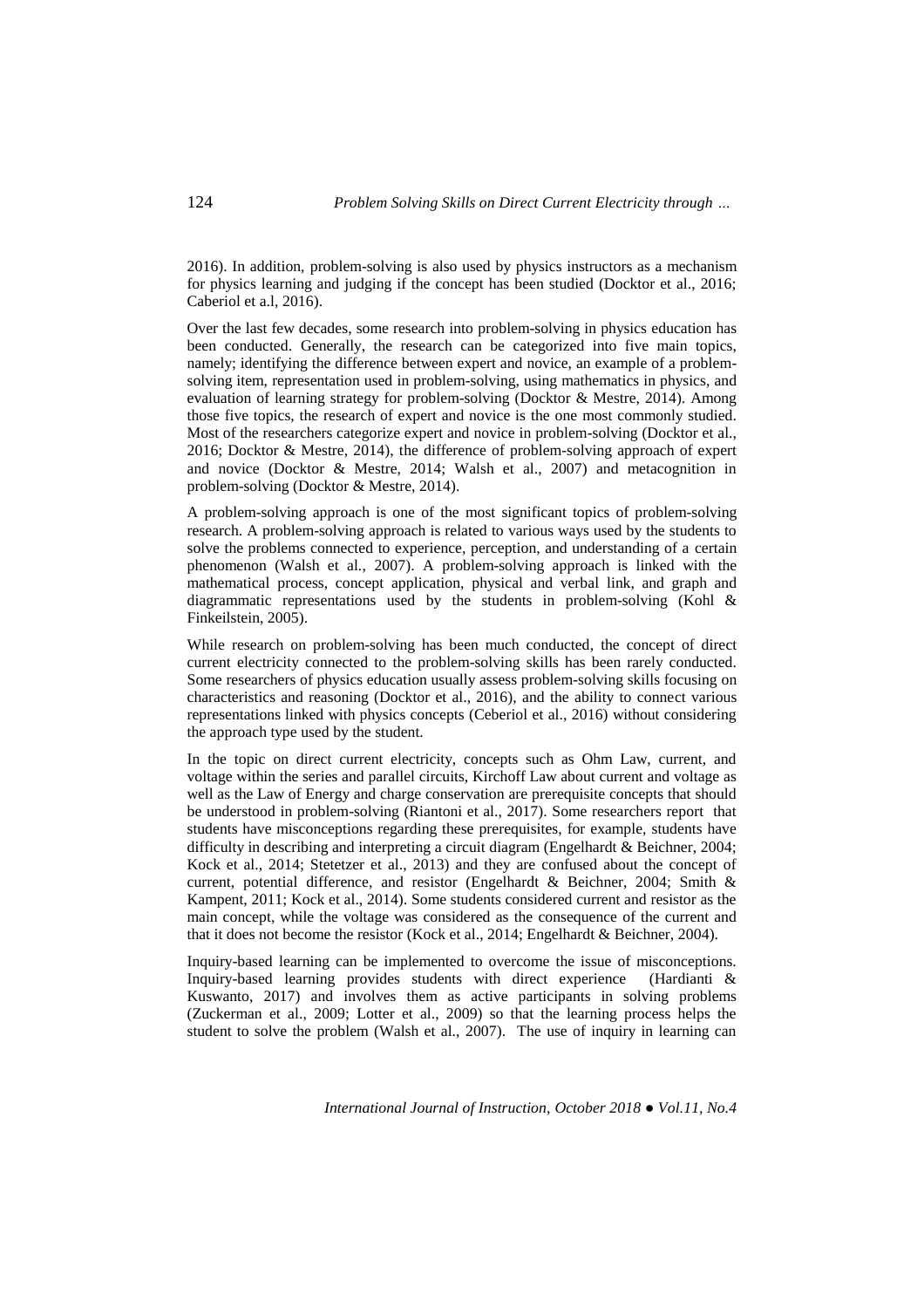develop a student's understanding of not only the product but also the process (Wenning, 2011). A good learning process can provide emotional support for the student and can be a funny way to teach (Irajzad et al., 2017).

The use of media in inquiry-based learning can help facilitate the learning process. That media can be a PhET simulation. The integration of PhET simulation and inquiry-based learning can build a conceptual understanding of physics through exploration (Perkins et al., 2006) and be used to analyze the results of a problem-solving activity (Caberiol et al., 2016). This article aims to describe the use of an approach used by prospective physics teachers in solving problems, especially those linked to the direct current electricity topic, by using inquiry-based learning with PhET simulations, and its influence on problem-solving skills.

#### **REVIEW OF LITERATURE**

#### *Problem Solving Skills*

Problem-solving is a complex cognitive process and research in this field is related to cognitive psychology (Docktor & Mestre, 2014). Problem-solving in physics education is often represented in the form of abstract symbols that ignore the physical meaning of a concept. In fact, if we want students to learn and understand how to use symbolic representations that are part of the process (eg, the mathematical description of the process) then we must relate abstract concepts with more concrete descriptions (Rosengrant, et al., 2009).

Some physics education researchers have investigated student problem-solving skills by observing how their expert and novice behaviors solve physics problems. Some findings indicate that the expert problem-solving type begins by describing problem information qualitatively and using information to find a solution strategy before providing an answer (Walsh, et al., 2007; Ogilvie, 2009; Hull, et al., 2013; Docktor & Mestre, 2014; Docktor, et al., 2016). Students who are novice types begin to provide answers that are matched by the statement of problems and mathematical skills (Walsh, et al., 2007; Rosengrant, et al., 2009; Hull, et al., 2013; Docktor, et al., 2016). Expert-type students apply principles or concepts in problem solving in an organized manner (Rosengrant, et al., 2009; Ogilve, 2009; 2011; Hull, et al., 2013; Docktor, et al., 2016), whereas novicetype students focus on quantitative values in problems, such as variables in known problems (Rosengrant, et al., 2009). Expert type students organize their knowledge in a highly structured manner while novice type student's strategies are not based on knowledge structures, their understanding consists of random facts and has little conceptual meaning (Walsh, et al., 2007; Hull, et al., 2013). Expert type students have a way to simplify problem-solving, while novice-type students are slower in finding alternatives if they have difficulty (Hull, et al., 2013). Expert type students have a strong conceptual understanding, while novice-type students have low conceptual understanding, math skills, and the ability to apply knowledge and this becomes an obstacle in problem-solving (Hull, et al., 2013).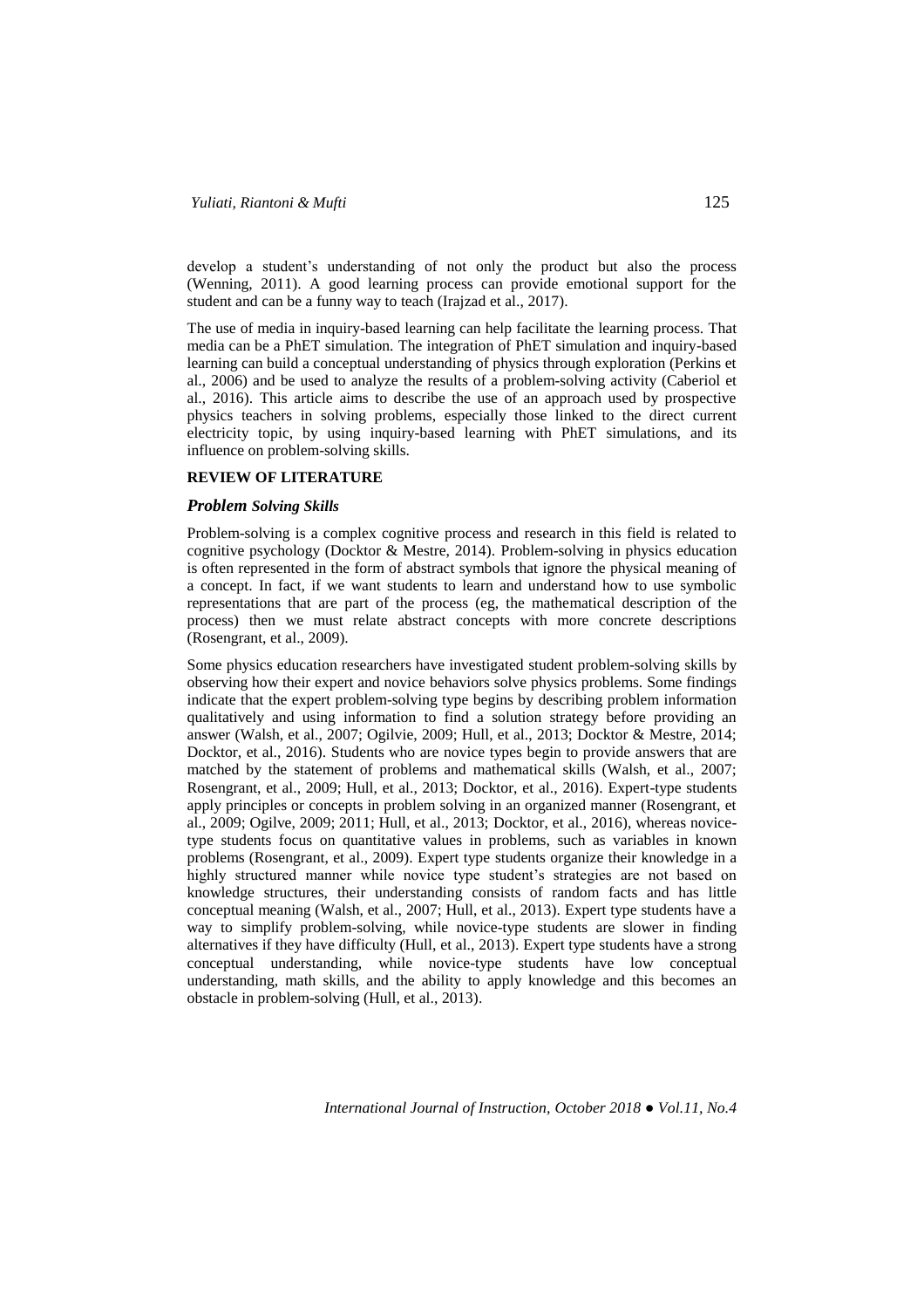According to Docktor et al. (2015), problem-solving skills consist of two levels, namely, explicit problem solving and traditional problem-solving. Meanwhile, Walsh et al. (2007) state that problem-solving skills can be classified into five levels; a scientific approach, a structured manner plug-and-chug, an unstructured manner plug-and-chug, a memory-based approach and no clear approach. The problem-solving skills levels mentioned by Docktor et al. (2015) and Walsh et al. (2007) have a similar goal in that they assess the problem-solving process based on conceptual steps.

#### *Inquiry-Based Learning with PhET Simulations*

Inquiry-based learning has many definitions. Inquiry-based learning views students as active thinkers who build their own understanding of interactions with phenomena, the environment, and other individuals (Pizzolato, et al., 2014). Inquiry-based learning begins by asking questions, finding answers, understanding and studying thoroughly like a scientist (Bilgin, 2009).

PhET Simulations is a project at the University of Colorado that develops a simulation tool focused on physics learning (Finkelstein, et al., 2005; Perkins, et al., 2006; Wieman, et al., 2010). This simulation is an accurate visual simulation model and represents dynamically from the principles of physics (Finkelstein, et al., 2005). PhET simulation uses a research-based approach that incorporates previous findings and selftesting to create simulations that support student engagement and understanding of physics concepts (Perkins, et al., 2006).

The PhEt simulation is a The Virtual Physics Lab. The Virtual Physics Lab is a nextgeneration computerized resource that seeks to incorporate research-based activelearning characteristics. The labs were developed to provide a variety of problemsolving activities that can be completed during class time. Students can work alone or in small groups to complete the labs and they receive rapid feedback from the computer simulation (Darrah, et al., 2014). The virtual labs have the advantage of being easier to use and in some cases safer than physical laboratories, and they are easily accessible at all times (Zacharia & Jong, 2014; Caberiol, et al., 2016).

PhET simulations use dynamic graphs to animate the visual and conceptual models used by physicists. In many cases, the simulations show what the eye does not normally see, such as atoms, electrons, photons, and electric fields (Finkelstein, et al., 2005; Perkin, et al., 2006; Wieman, et al., 2010). All of PhET simulations directly complement the students' actions with animation (Perkin, et al., 2006). The advantages of PhET simulations are that they give students the opportunity to interact with dynamic visuals, focus on exploring inquiry, providing fast feedback and experience using multiple representations (Moore, 2013).

Learning in real and virtual labs (PhET interactive simulations) has advantages and disadvantages for students, so when learning in a real laboratory is combined with PhET interactive simulations on guided inquiry, learning the advantages and disadvantages of both can complement each other. Learning with PhET simulations has the benefit of being able to make the invisible appear and provide multiple representations (macroscopic, microscopic, graphics, etc.) of abstract concepts (Caberiol, et al., 2016) that can be applied in the problem-solving process.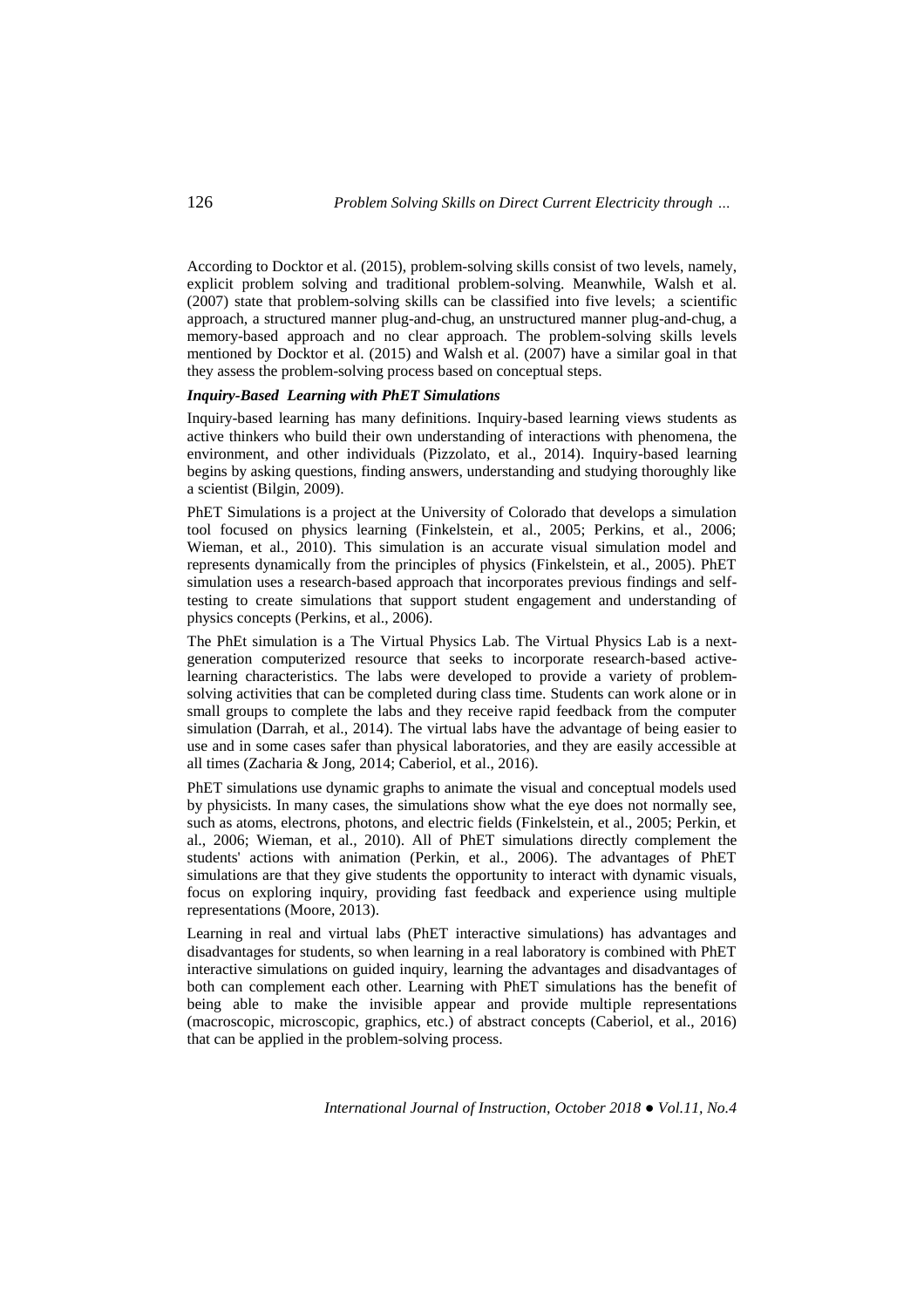*Yuliati, Riantoni & Mufti* 127

## **METHOD**

#### **Research Design**

This research used a mixed method approach with an embedded experimental model Mixed methods research is a design for collecting, analyzing, and mixing both quantitative and qualitative research (or data) in a single study or series of studies to understand a research problem (Cresswell & Clark, 2007). The research design used in this research is shown in Figure 1.



Figure 1

Embedded Experimental Model (Cresswell & Clark, 2007)

# **Participants**

Participants in the research were first-year Physics Education Department students at the State University of Jambi, Indonesia. Sampling was done by purposive sampling technique. Participants included both males ( $n = 4$ ) and females ( $n = 30$ ). All students used inquiry-based learning with PhET simulations.

### **Research Instruments**

Research data was collected by test and interview. The test instrument used was a multiple-choice questionnaire of DIRECT (*determining and interpreting resistive electric circuit concept*) (Engelhardt & Beichner, 2004). Interviews using an unstructured technique were conducted on all students to confirm their answers and to explore their problem-solving skills on direct-current electrical problems. To determine the validity and reliability of the questions, the test items were checked empirically. The empirical test results are shown in Table 1.

Table 1

The empirical test results of multiple-choice question

|             | Result | <b>Statistics</b>                 |
|-------------|--------|-----------------------------------|
| N           | 103    |                                   |
| Validitv    | 0.65   | <b>Biserial Correlation KR-20</b> |
| Reliability | 0.78   | Cronbach's Alpha                  |

### **Procedure**

The research began with a pre-test and interview to determine the initial problemsolving skills of students in solving material direct current electricity. In addition, interviews were conducted to confirm student answers. The second stage was the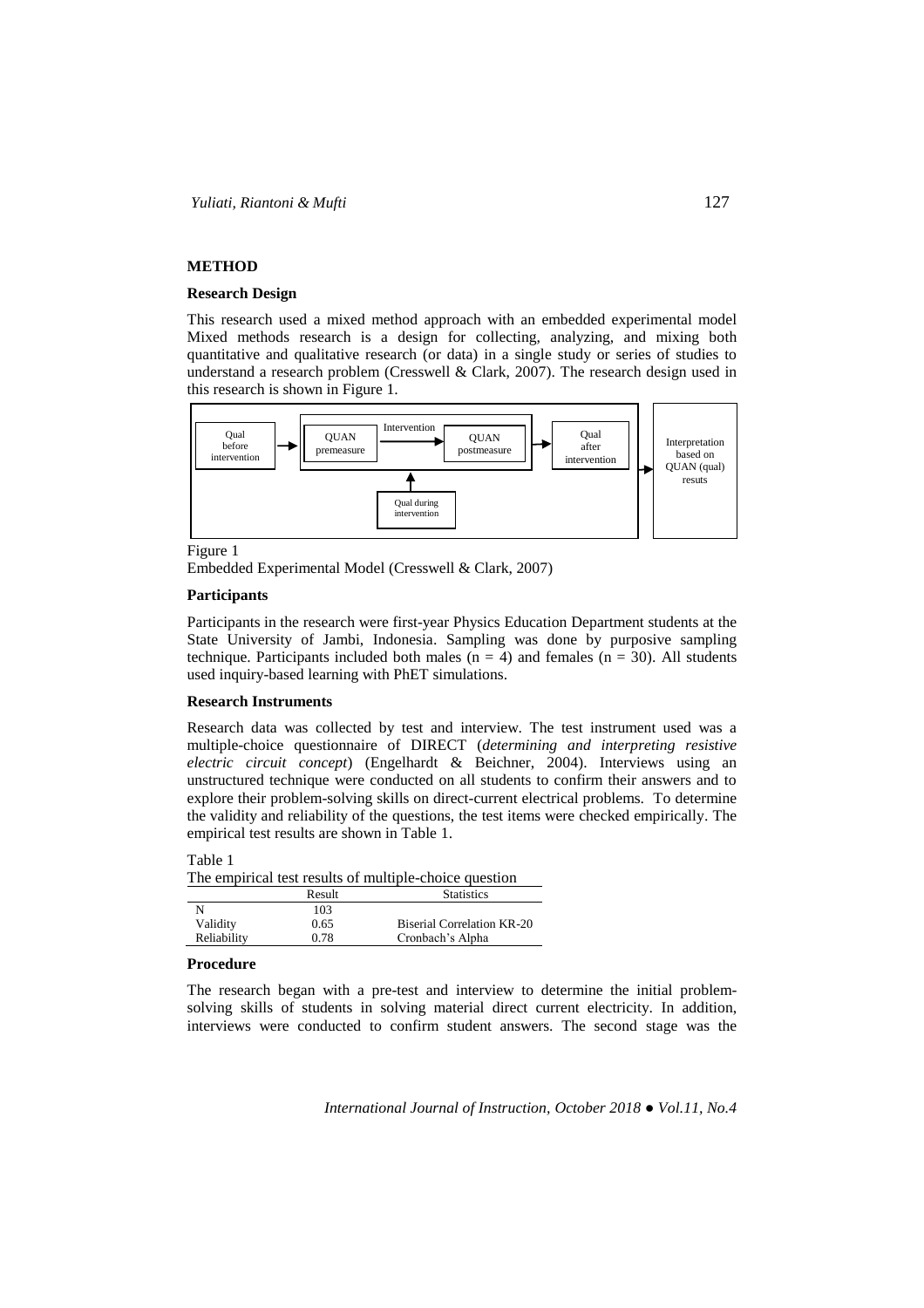implementation of inquiry-based learning with PhET simulations. The syntax of inquirybased learning consists of orienting and asking questions, hypothesis generation, planning, investigations, analysis and interpretation, model exploration and creation, conclusion and evaluation, communication and prediction (Bell, et al 2010). While the PhET simulation is applied in the exploration and creation stage in order to explore, test, revise and strengthen the results of the investigation. The third stage was post-test and interview.

### **Data Analysis**

Data were analyzed quantitatively and qualitatively to find the characteristics of students' problem-solving skills and their changes after inquiry-based learning with PhET simulations, as well as the effect of inquiry-based learning with PhET Simulation toward problem-solving skills. Qualitative data analysis was done by the reduction of the test result and an interview. Data reduction results were then classified according to the problem-solving skills criteria as shown in Table 2.

Table 2

| Assessment criteria for problem-solving skills |  |
|------------------------------------------------|--|
|------------------------------------------------|--|

| Criteria                              | Characteristics                                                               |  |
|---------------------------------------|-------------------------------------------------------------------------------|--|
| Scientific                            | • Analyzing the physical situation qualitatively and referring to the         |  |
| approach                              | <i>involved physics concept</i>                                               |  |
|                                       | Planning and finding out the solution systematically based on the<br>analysis |  |
|                                       | Referring to the concept of finding out the solution process                  |  |
|                                       | Evaluating the solution of problem                                            |  |
| Plug and chug:                        |                                                                               |  |
| <i>Structured</i><br>$\mathfrak{a}$ . | The qualitative analysis of situation is based on the needed formulation      |  |
| manner                                | The solution planning is based on the variable and systematical               |  |
|                                       | procedure                                                                     |  |
|                                       | Referring to the concept of getting the process of getting the solution       |  |
|                                       | Evaluating the solution of problem                                            |  |
| b.<br><b>Unstructured</b>             | The situation analysis was based on the involved variable<br>$\bullet$        |  |
| manner                                | Starting the process by choosing the formulation based on the variable        |  |
|                                       | in the trial and error system                                                 |  |
|                                       | Referring to the concept of the variable                                      |  |
|                                       | • Not evaluating the solution of problem                                      |  |
| Memory-based                          | Analyzing the problem based on the situation found in the past time           |  |
| approach                              | The process is started by suiting the given variable with the example         |  |
|                                       | that has been given                                                           |  |
|                                       | Referring to the concept of the variable                                      |  |
|                                       | • Not evaluating the solution                                                 |  |
| N <sub>O</sub><br>clear<br>approach   | • Analysis of situation based on the given variable                           |  |
|                                       | The procedure is started by using the variable randomly                       |  |
|                                       | Applying the variable as a term                                               |  |
|                                       | • Not evaluating the solution of problem                                      |  |

(Walsh et al*.*, 2007)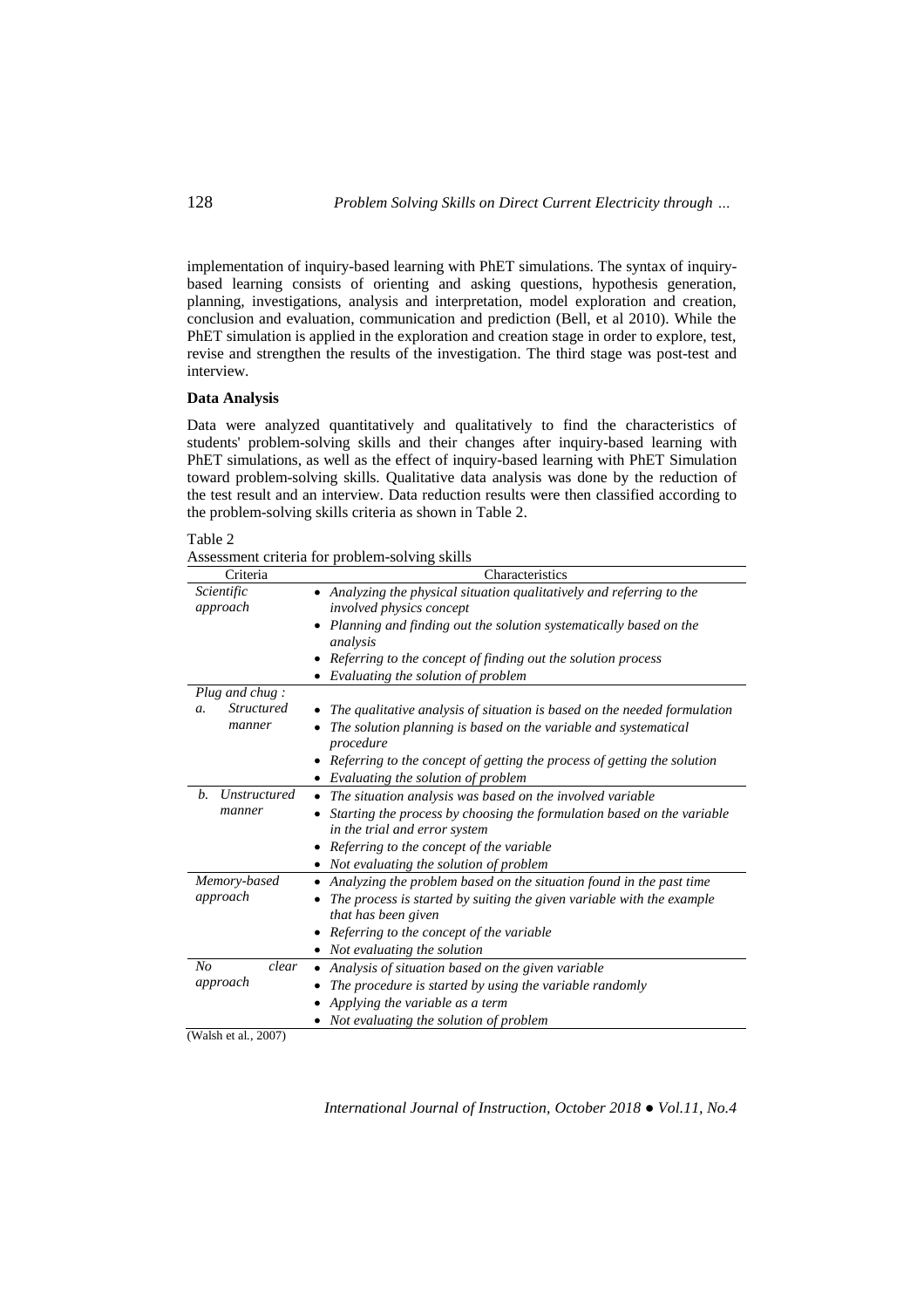The analysis was done by the prerequisite test of normality and homogeneity and a further test. A normality test is done by using the Kolmogorov Smirnov test. Data is normally distributed if the value of significance obtained is greater than the level of significance ( $p > 0.05$ ). The homogeneity test was conducted using the Levene test. Homogeneous variances when the value of significance obtained is greater than the level of significance ( $p > 0.05$ ). Further test statistic used in this research was Kruskal Wallis Test.

# **FINDINGS AND DISCUSSION**

### *Description of Approach Type Used by the Students in Problem-Solving*

Grouping the approach type used by the students in solving the problem of direct current electricity was done to identify the tendency of the approach type applied by the students after they were taught by using inquiry-based learning with PhET simulations. The results showed that before the students were taught using inquiry-based learning with PhET simulations, their problem-solving approach was 14.28% of the students applied an unstructured manner and 85.7% of those who used no clear approach. After the intervention, the approach type used by the students changed. Figure 2 shows the change in problem-solving approach type applied by the students who had been taught using inquiry-based learning with PhET simulations.



Figure 2

#### *Example of Scientific Approach Application*

The scientific approach is one of the problem solving approaches that use concepts in problem-solving process. The students who applied the scientific approach always started the problem-solving process by analyzing the problems qualitatively. They planned the solution systematically, applied the concept and evaluated the problemsolving result (Walsh et al*.*, 2007).

Based on the data, 25.71% of the students, or nine students from 34 students, applied the scientific approach in problem-solving after they were taught using inquiry-based learning with PhET simulations. These results show the change in student's problemsolving patterns when solving the problem of direct current electricity compared to their previous methods that tended to use no clear approach and an unstructured manner.

Type of students' problem-solving approach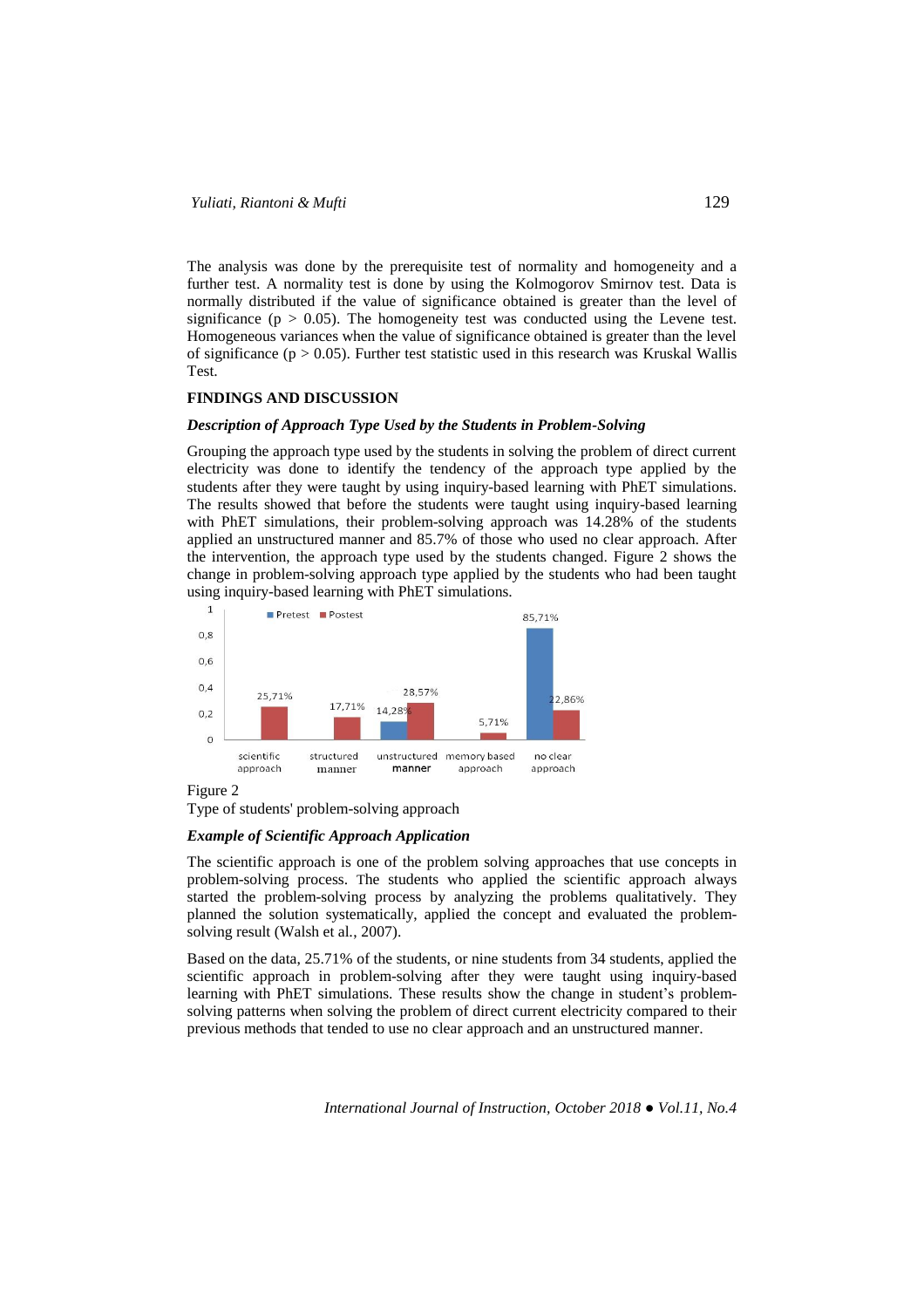The use of a scientific approach by the students was also supported by the interview data as follows.

|                | Lecturer: "When you answered the problem related to potential difference concept in this circuit,                                                             |
|----------------|---------------------------------------------------------------------------------------------------------------------------------------------------------------|
|                | the conclusion was there was the decrease in potential difference when the switch<br>was closed. Please explain again the process of getting such conclusion" |
| <i>Student</i> | : "If the switch was opened, the current of the intersection 2 did not flow, so the                                                                           |
|                | circuit was series. If it was a series circuit, so the amount of current at each point                                                                        |
|                | was the same."                                                                                                                                                |
| L              | : "ok"                                                                                                                                                        |
| -S I           | : "the question in the item is the change of voltage."                                                                                                        |
| L              | : "ok"                                                                                                                                                        |
| S1             | : "If the switch was closed, so the circuit becomes the combination of parallel and                                                                           |
|                | series. In a parallel circuit, there will be a current share so that it will reduce.                                                                          |
| L              | : "what is that?                                                                                                                                              |
| -S1            | : "Voltage".                                                                                                                                                  |
| L              | : "And then"                                                                                                                                                  |
| -S I           | : "the explanation is like this" (showing the process on the answer sheet)                                                                                    |
|                |                                                                                                                                                               |

The student's answer in the interview shows the beginning problem-solving process. Students try to explain the answer by analyzing the problem in detail first. Students then elaborate the answer systematically. This shows that there is a suitability of student problem-solving process with scientific approach characteristics.

### *The Example of the Application of Structured Manner Plug-And-Chug Approach*

The students who applied the structured manner approach in problem-solving always started the process by analyzing the problem based on the formulation. They planned the solution based on the variable of the problem, explained the answer systematically, applying the concept in problem-solving, and evaluated the answer (Walsh et al., 2007). Based on Figure 2, 17.14% of the students, or six people from 34 students, used a structured manner model in problem-solving after they were taught using inquiry-based learning with PhET simulations. This result shows that there was an increase in student numbers applying a structured manner compared to before they were taught using inquiry-based learning with PhET simulations.

The process of student's problem-solving using structured manner approach was supported by the interview results.

- *L : "When you look at the picture in the item, how is the change of potential difference if the switch of the circuit is opened and closed?"*
- *S2 : "When I found out by using formulation when the switch was opened, the current did not flow in the second resistor. This case caused the circuit became series circuit between the resistor 3 and resistor 1."*
- *L : "Ok"*
- *S2 : " If we find out the potential difference, it will be 6 volts."*
- *L : "Which potential difference having 6 volts?"*
- *S2 : "The potential difference between R<sup>3</sup> and R<sup>1</sup> . When the switch was closed, the circuit will be the combination of series and parallel, so that we find out the parallel one first."*
- *L : "Which parallel circuit that you mean?"*
- *S2 : "Between R1 and R2"*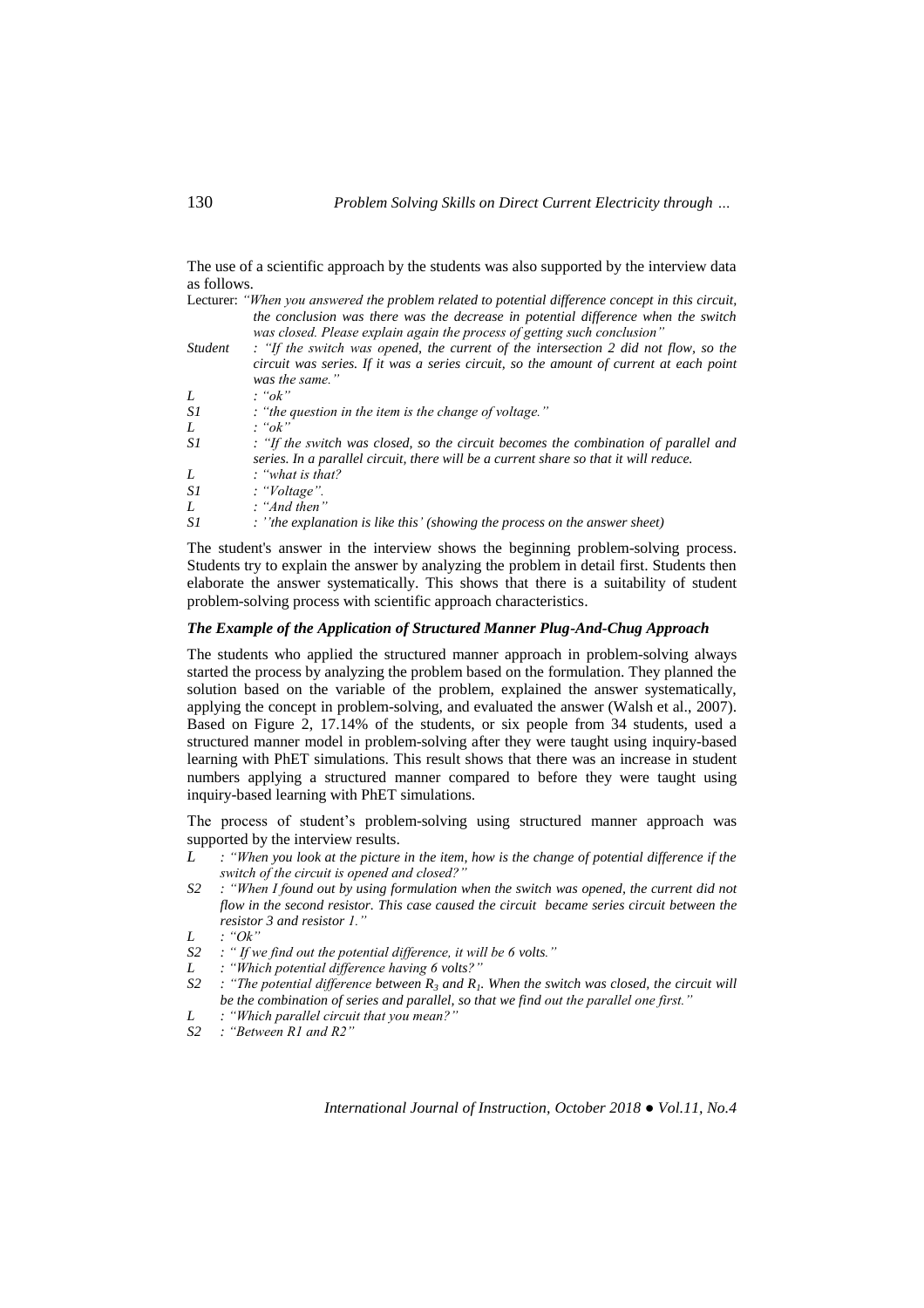- *L : "And then?"*
- *S2 : "After that, the result is series with R3. So the potential difference is 3,99 volts. So, the conclusion is it decreases.*

The interview results show that the students analyzed the circuit based on the formulation at the beginning of the problem-solving process. This case is supported by the student who stated that "*When I find out by using formulation when the switch was opened, the current did not flow in the second resistor. This case caused the circuit became series between the resistance 3 and resistance."* The test and interview showed the suitability of student's explanation and the characteristics of a structured manner approach.

### *Example of the Application of Unstructured Manner Plug-and-Chug Approach*

The students who solved the problems by using an unstructured manner always started the problem-solving process by analyzing the problems based on the variable of the problem. After that, the students determined the equation that would be used based on the variables that had been written by using trial and error and they tended to not to evaluate the answer (Walsh et al., 2007). Based on Figure 2, 28.57% of students applied an unstructured manner in solving the problem of direct current electricity after they were taught by using a combination of guided inquiry with PhET simulations. In this research, a structured way is the most used approach by students in problem-solving compared to other approaches.

The student's problem-solving process is aligned with the criteria of an unstructured manner approach. This case is strengthened by the following interview results.

- *L :"You got the power change was 2.4 watts, please explain again the process of getting such answer!"*
- *S3* : (the student was reading the item)
- *S3 : "To solve this problem, I used the Power formulation. Since there are many power formulations, so I wrote the formulations in the order I do not forget. After that, I determined the formulation that could be applied based on the variable known.*
- *S3 : "After that, I entered the voltage of 6V, the resistor was 10 Ohm, the similar thing I did to the picture 2, but the resistor was 10. The resistor 10 was added to the resistor 20 becoming 30. The voltage was 6 quadratic."*
- *L : "The value of 1.2 watts, is it in the resistor A or in the power of the circuit?"*
- *S3 : "Power in picture 2 after it was added with 20 Ohm"*
- *L : "Read again please the problem of the item?"*
- *S3 : "After that, it was obtained 3.6 and this is 1.2. So, the power change was the result of reducing the power of the circuit 1 and 2. Why was it reduced? Because in circuit 2, it was added with 20 Ohm. And then, in circuit 1, it was obtained 3.6 watts and in circuit 2 it was obtained 1.2 watts so that the power decreased."*
- *L : "The problem being questioned was the power of resistor or circuit?"*
- *S3 : "In resistor A"*
- *L : "It should be in resistor A, but what did you find out?"*
- *S3 : "All of them"*
- *L : "You should find out the resistor A of the circuit 2 minus circuit 1."*
- *S3 : "Yes, I was wrong in the last finishing."*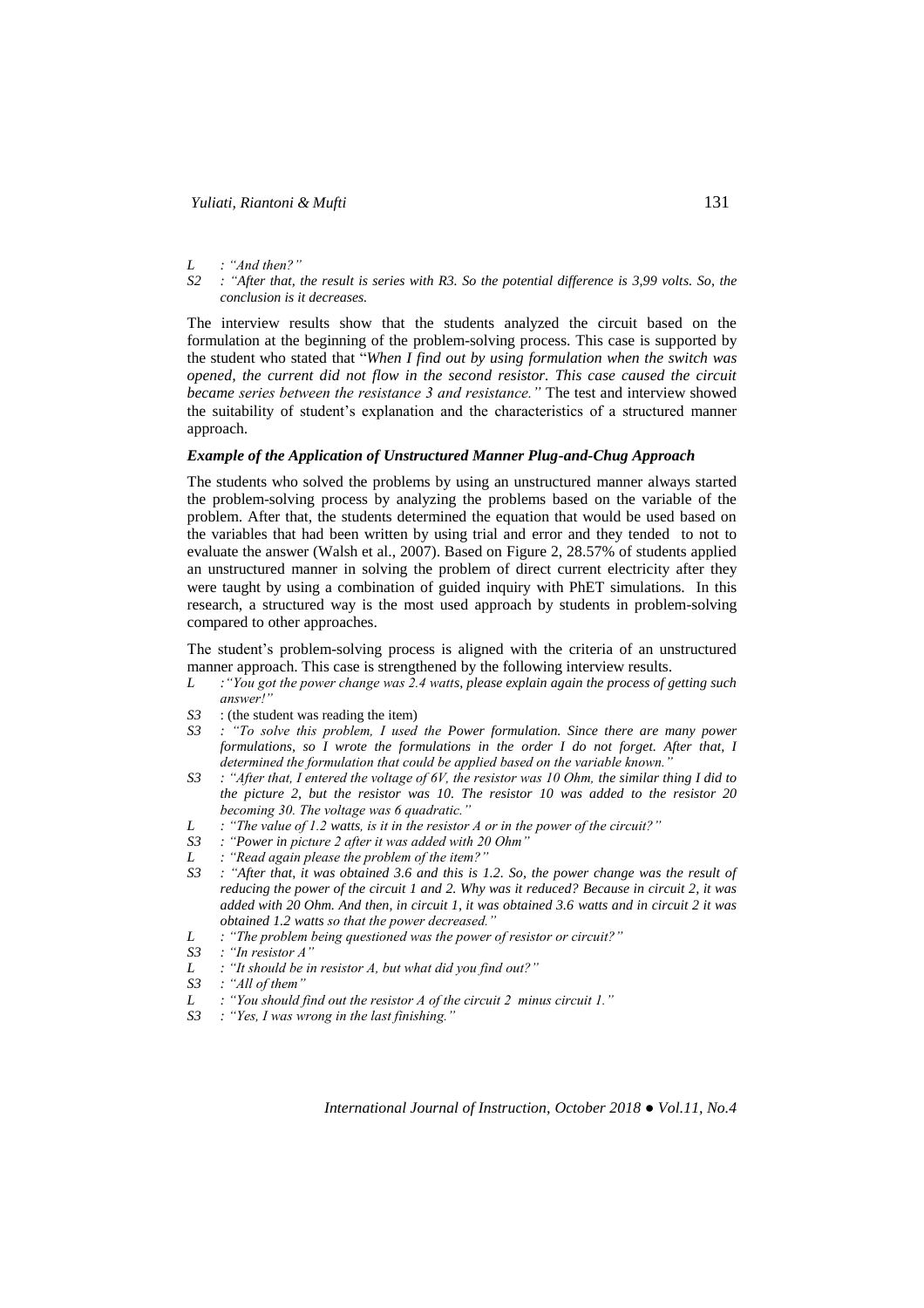The interview result shows that when solving the problem, the student identifies the equation first and then solves the problem by using the equation. Additionally, the student did not evaluate the results of the problem-solving process resulting in a wrong answer. The results of test and interview showed the problem-solving process used by students was aligned with the criteria of an unstructured manner approach.

## *Example of Memory-Based Approach Application*

The students who applied the memory-based approach to solving the problems always started the problem-solving process by matching the variable with a problem they had solved before (Walsh et al., 2007). In addition, the students who applied a memorybased approach did not use the concept in problem-solving as well. Figure 3 shows a student answer using a memory-based approach to solve a problem.



Figure 3

Student answers using a memory-based approach to the concept of potential differences in series and parallel circuits

- a) analyze known variables and problem questions
- b) not focus on the problem and not use the relevant concept
- c) not evaluate the answer of problem

The method of problem-solving used by the student above was similar to the student who used an unstructured manner approach, but if we examine the interview results, we find that the student's approach was more aligned with the criteria of a memory-based approach. The results of interview transcript are presented as follows:<br> $L$ : "Explain again please the process of getting the answer related to

- *L : "Explain again please the process of getting the answer related to potential difference concept in the series and parallel circuits."*
- *S4 : "I was unfinished in explaining"*
- *L : "Which one that made you were confused? Explain please."*
- *S4 :* (reading the item)
- *S4 : " I did this item together with five cases yesterday. The question of the item is the change of potential difference around R<sup>1</sup> . I had tried to find the I, but to find out the potential difference, I don't understand."*

Interview results show that the approach used by the student is a memory-based approach. This was observed when the student was asked to explain how to get the answer. The student stated that the process of coming to a solution was based on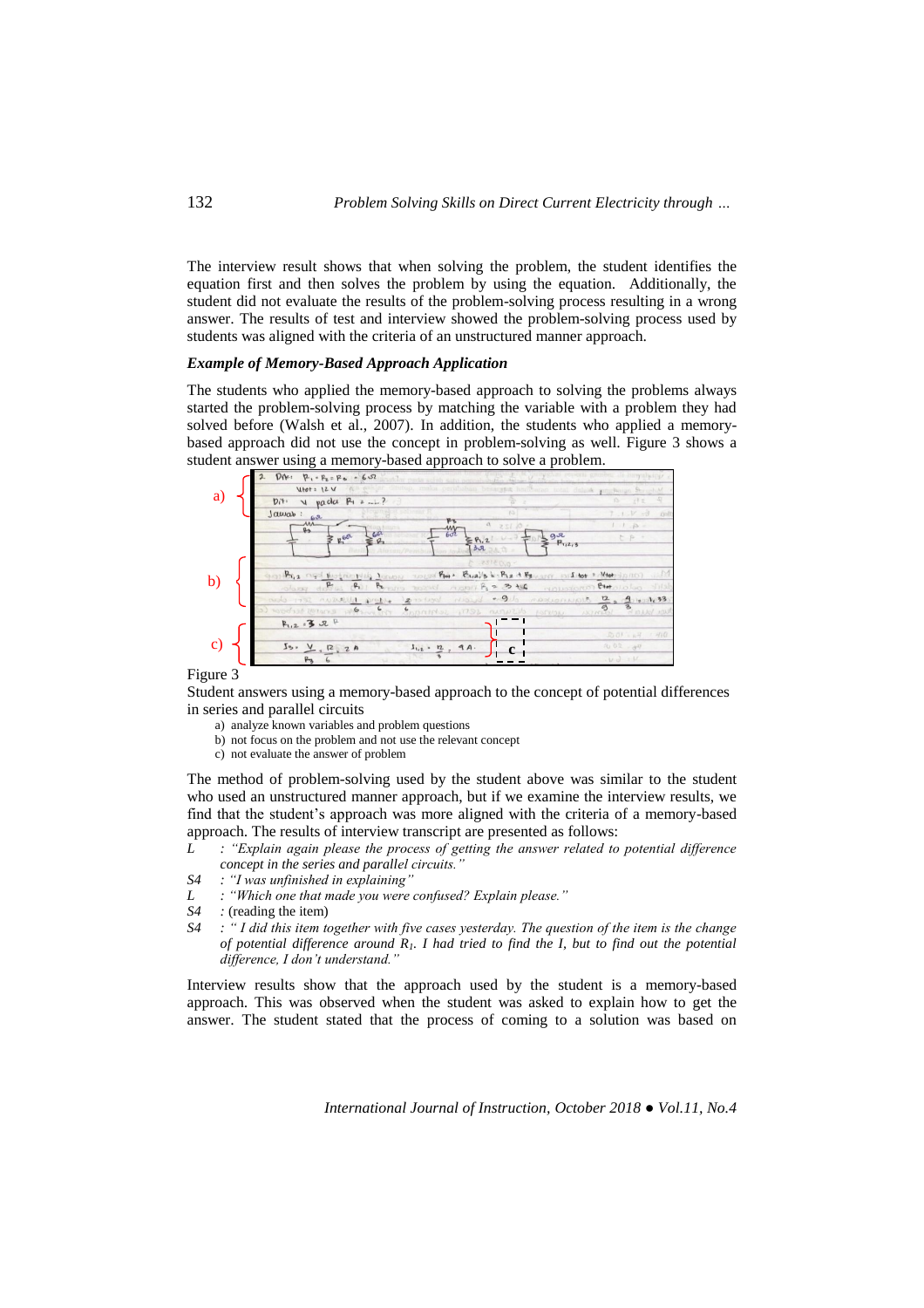exercises he had done before. All test and interview criteria indicate that the type of approach used by this student is a memory-based approach.

## *Example of No Clear Approach Application*

The students who applied no clear approach to solve the problems usually did not apply the concept in prpblem solving process. They usually did the solving process randomly, did not focus on the problem, got difficulty in the explaining the process and tended to focus on the variables given in the item and used the terms in the solving process (Walsh et al., 2007).

Based on the results of the test and interview, 22.85% of the students, or eight people of 35 students, applied no clear approach in the process of solving the problem of direct current electricity after they were taught by using guided inquiry learning helped by PhET. The use of a variable as a term was also supported by the interview data as follows.

- *L : "When you finished the problem of potential difference in a certain circuit like in the picture, did the answer increase or decrease?"*
- *S5 :* (re-reading the item), *"decreased"*
- *L "How could you think that?"*
- *S5 : "First, the switch was opened."*
- *L : "The circuit?"*
- *S5 : "The series circuit, since the picture becomes like this (showing the picture). The current was similar in the series circuit, so when the switch was closed, there would be division since the circuit had a parallel part."*
- *L : "What was divided?"*
- *S5 : "The current. So, if this is the voltage, so it will be divided again.*
- *S5 : (*getting confused). *"The current was divided by two again, for example here is six and here is six. So, this six is divided into two for the voltage. Therefore, it decreased."*

Test results and interviews showed that the students solved the problem based on the criteria of no clear approach. This is observed when students explain the process of getting answers randomly without any mathematical process and using only those terms. In addition, students are confused and have no mastery of concepts, such as currents and stresses, in finding the answers.

Classifying the type of approach in problem-solving aims to understand students' thinking skills about direct current electric problems. Before they were taught using inquiry-based learning with PhET simulations, students tended to apply unstructured ways and there was no clear approach in the problem-solving process. This happened because students did not understand the concept of direct electrical current that must be applied in the problem-solving process. This result is in accordance with Docktor & Mestre's (2014) statement that the strategy in problem-solving is usually based on applying the relevant concepts or principles of physics and planning concept applications under special conditions. The results of other studies on trends in approaches used in solving problems on energy and electric power topics also indicate that the problem-solving approach widely used by students is not a clear approach (Riantoni et al., 2017).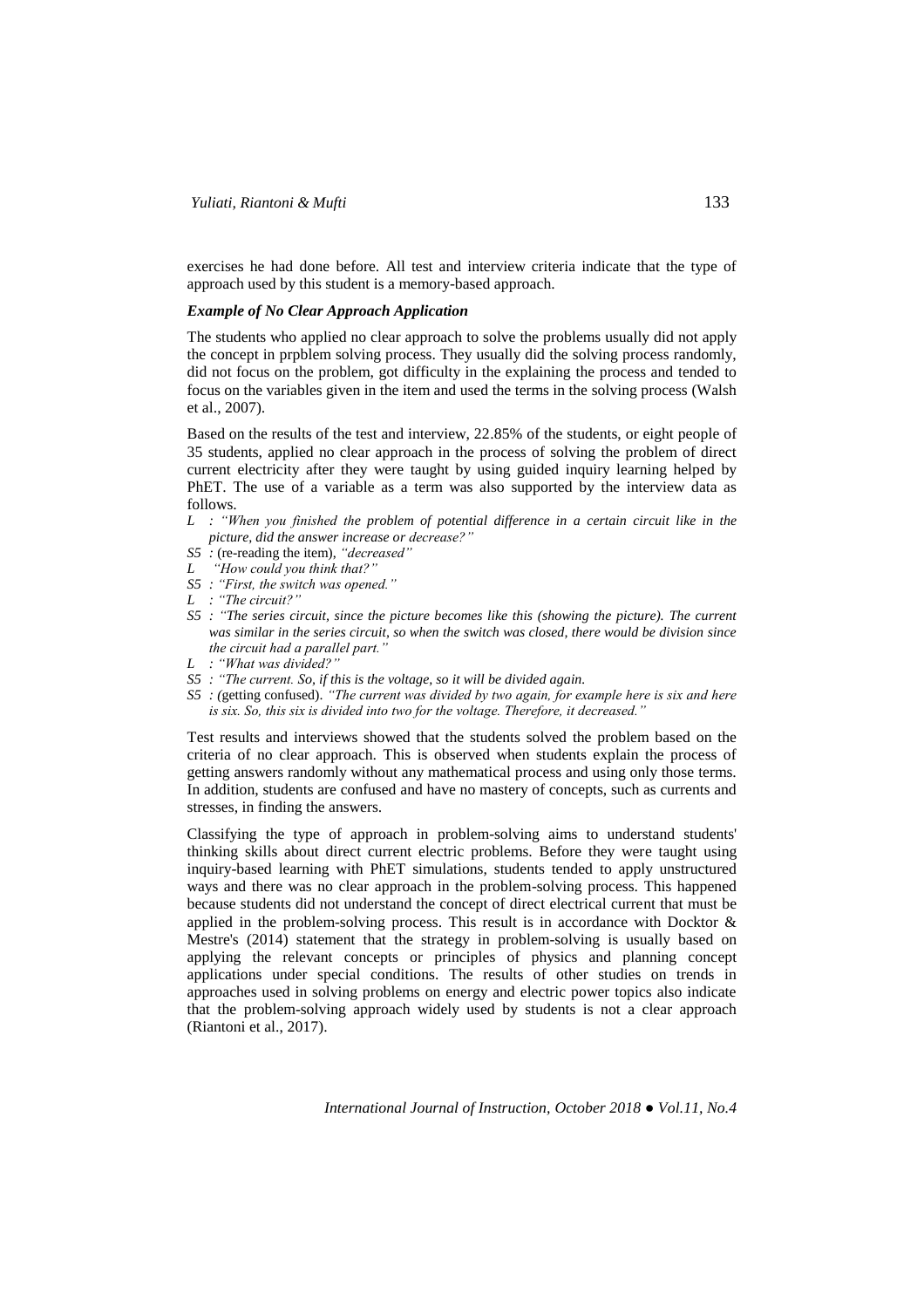After inquiry-based learning with PhET simulations were introduced, some changes occurred to the problem-solving strategies used by some students to become more scientific, structured, and memory-based. Inquiry-based learning with PhET simulations influenced the change of approach used by the students in problem-solving. The changes of the approach used might be caused by the effect of students' learning experience since this case was relevant to the explanation of Ibrahim  $\&$  Rebello (2012) stating that the effect of understanding and experience with the topic learned can stimulate the approach change used in problem-solving. One of the most effective influences was the use of PhET since the use of PhET as the virtual laboratory can support in developing and changing the conceptual; and help the students to understand the physical phenomena in any scopes of physics learning (Martinez et al., 2011) which is beneficial in the problem-solving process.

Inquiry-based learning has invited students to investigate and analyze the experimental results and to train students to solve the problem based on the data. This learning helps students develop problem-solving skills of physics in daily life so that the results of this study showed an increase in the problem-solving skills. Although there is a better chance of improving the problem-solving approach, the findings of this research showed that there were few students who could apply a scientific approach. This occurred because many students did not analyze problems qualitatively in the problem-solving process, such as simplifying the circuit diagram and describing the problems; an important aspect in starting the problem-solving process. The results of this research supported Meltzer's (2005) research which stated that qualitative analysis of the problem is a key factor in problem-solving and students often have difficulty to do such a thing. The qualitative analysis of making a diagram is included in problem-solving solutions to understand better the problem and the visualization of the problem (Ibrahim & Rebello, 2012). Only the few students used a scientific approach in the process of problem-solving of direct current electric because students did not understand the concept since one of the factors influencing the approach used by the students in problem-solving is their conceptual understanding and experience (Ibrahim & Rebello, 2012). The results of this research were supported by Riantoni, et al. (2017) research showing that only one student out of 44 could apply the scientific approach to the problem-solving process.

Another interesting finding in this research was on students using structured manner plug-and-chug approaches. The structured manner plug-and-chug approach was used by students who usually use a scientific approach to solve the problem of direct current electricity. It is used by students when they solve problems with difficulty level problems that are not too high (Walsh et al., 2007). That means that the students used a scientific approach when they finished the problem with the higher difficulty level and needed analysis as well as formulation manipulation. In addition, those students who were successful in mathematics also tended to use plug and chug in the problem-solving process (Kohl & Finkelistein, 2005). Other research results also show that students do not use the same approach to solve problems involving similar physics principles. If the problem is different, then most students use logic rather than using the principles of physics to answer the problem of conceptual physics (Mason & Singh, 2016).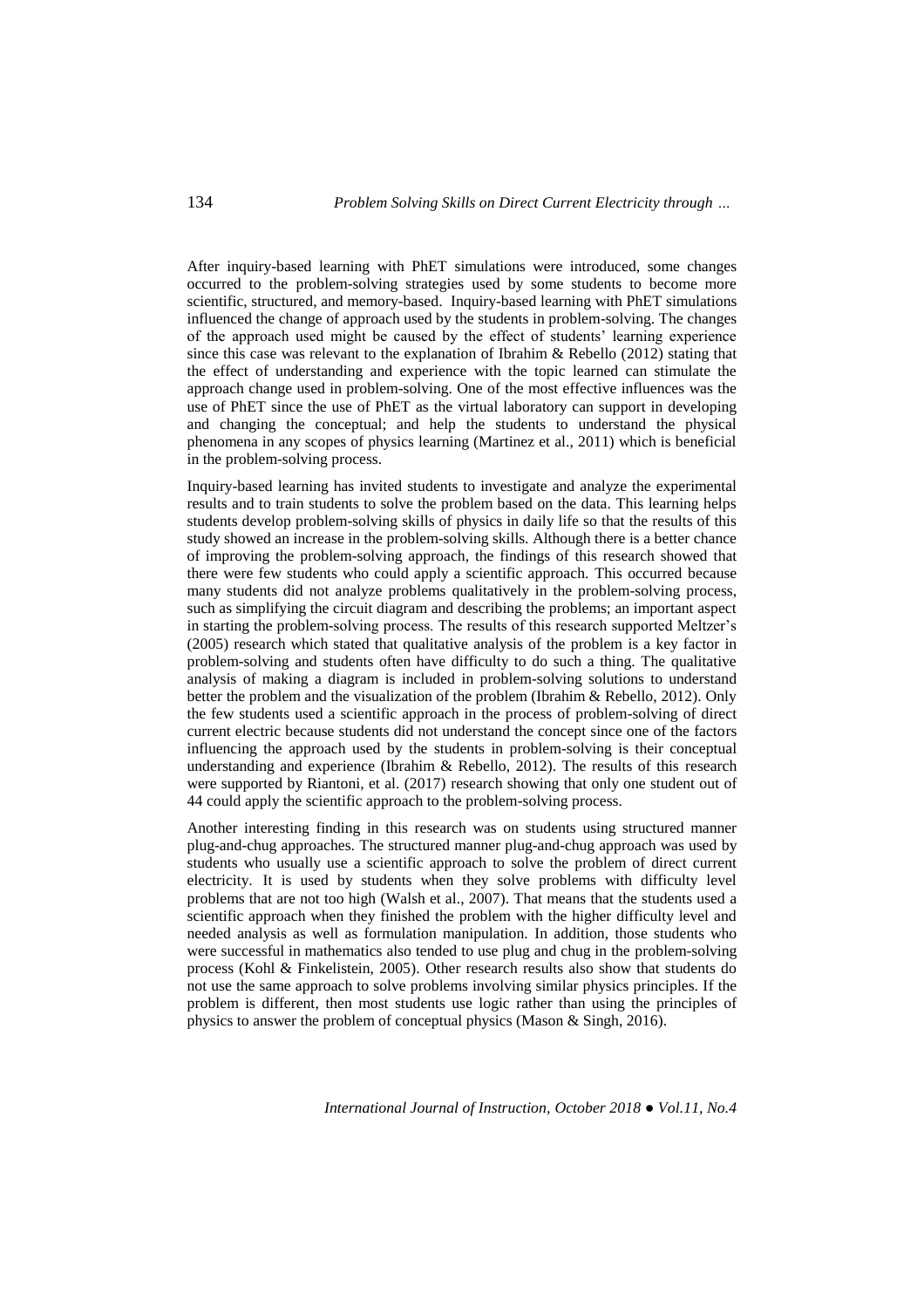The result of Kruskal Wallis test showed that scores of chi-square is 17:23 with a significance of  $0.002$  (<0.05). These results indicate that there are significant differences in student problem-solving skills based on the type of approach used. That is, the type of approach that students use has a significant effect on problem-solving skills. There is a difference between the unstructured manner plug-and-chug approach, memory-based approach and no clear approach. Students using the unstructured manner plug-and-chug approach, memory-based approach and no clear approach do not always reflect good concept mastery. Most students understand the concept of direct current electricity and others have difficulty in applying concepts in the problem-solving process. This problem happened because the students might still hold tightly the way of thinking about the three approaches. This case was in line with the statement of Sabella & Redish (2007) who mentioned that a bad problem-solving process was possible when students held tightly to certain knowledge structures as a response of certain problems so that if the knowledge structure activated did not have the information needed for such a problem, the students could not access the knowledge needed to solve it. The findings of the research indicate that students who used the unstructured manner approach, plug and chug approach, memory-based approach and no clear approach in the problemsolving process did not always understand the concept but the difficulty arose in applying the concept in the problem-solving process. This problem occurs probably because students still have a mindset of the three approaches before. This case supports Sabella  $\&$  Redish (2007) who states that difficulties in solving problems can occur because students still use certain knowledge structures so that the knowledge-enabled structure does not provide the information needed for the problem Students cannot remember the knowledge needed to solve the problem even though they had that knowledge before.

This research showed that the type of problem-solving approach used by the students can influence problem-solving skills. A scientific approach is the best approach that can be used to be successful in problem-solving. The skills needed to solve the problem are complex and require an organized conceptual understanding, relevant procedural knowledge and a metacognition strategy to enable someone to formulate a strategy, implement it, and evaluate the solution from many perspectives (Ogilvie, 2009).

# **CONCLUSION**

There are five types of approaches in problem-solving, such as the scientific approach, plug and chug, the memory-based approach and no clear approach, as feasible ways to find solutions on direct electrical problems. The results of this research showed that a few students solve problems by using a scientific and structured approach. Students tend to use unstructured, memory-based approaches, and no clear approach. The results of this research conclude that students should be trained to solve problems by using various types of approaches in active learning, such as inquiry-based learning with PhET simulations. The learning uses a scientific approach designed to improve students' problem-solving skills. The results of this research recommend to the future researchers to explore aspects of conceptual mastery and conceptual change with appropriate learning strategies to develop problem-solving skills.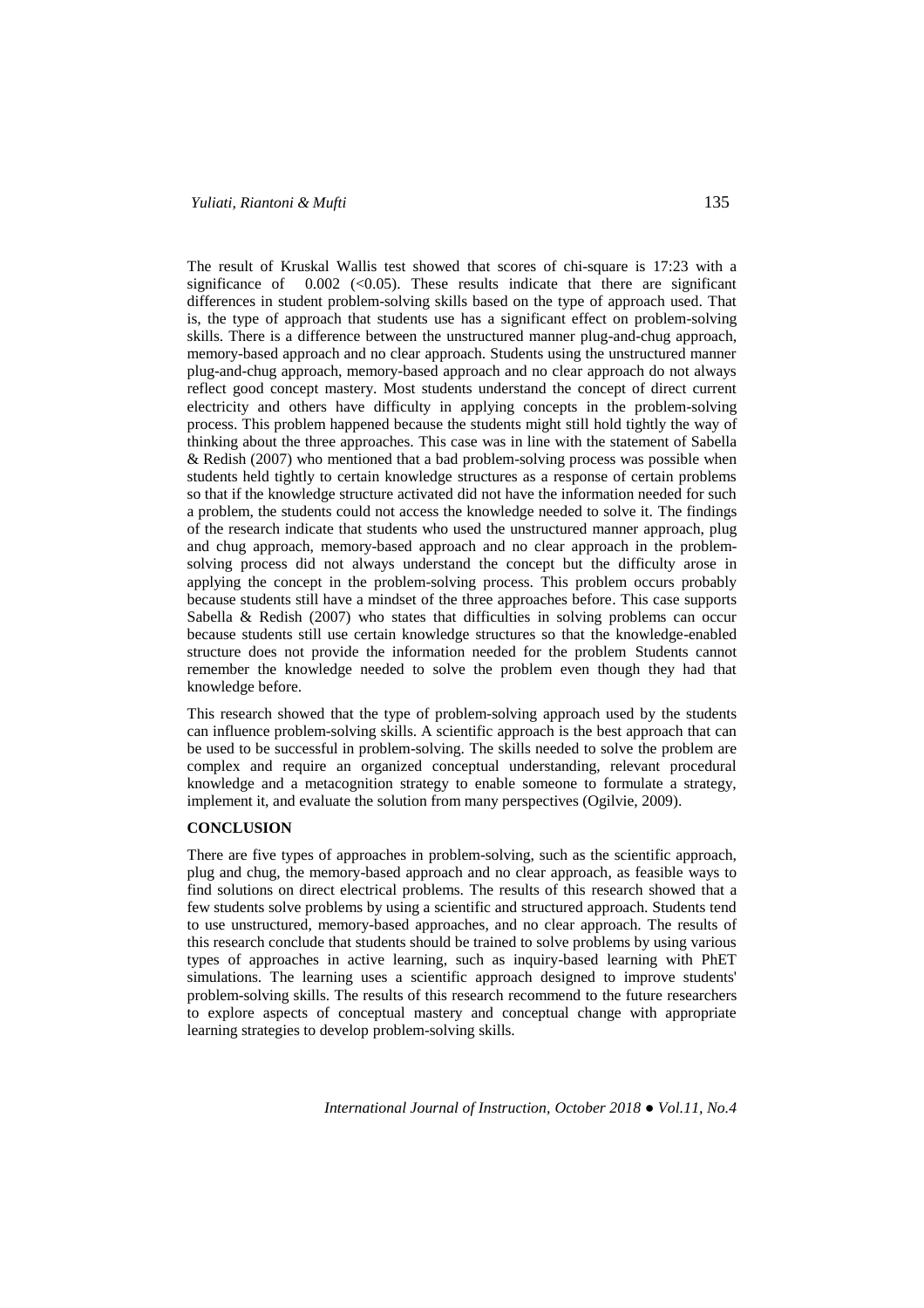# **REFERENCES**

Adams, W.K. & Wieman, C.E. (2015). Analyzing the many skills involved in solving complex physics problems. *American Journal of Physics*, 83/5, 459-467.

Bell, T.; Urhahne, D.; Schanze, S. & Plouzhner, R. (2010). Collaborative Inquiry Learning: Models, Tools, and Challenges. *International Journal of Science Education*, 32/3, 349-377.

Bilgin, I, (2009). The effects of guided inquiry instruction incorporating a cooperative learning approach on university students' achievement of acid and bases concepts and attitude toward guided inquiry instruction. *Scientific Research and Essay*, 4/10, pp. 1038-1046.

Ceberiol, M.; Almudi, J.S. & Franco, A. (2016). Design and application of interactive simulations in problem solving in university-level physics education. *Journal Science Education and Technology*, 25/4, 590-609.

Creswell, J.W. & Clark, V.P. (2007). *Designing and conducting mix methods research*. Thousand Oaks, CA: SAGE.

Darrah, M., Humbert, R., Finstein, J., Simon, M., Hopkins, J. (2014). Are Virtual Labs as Effective as Hands-on Labs for Undergraduate Physics? A Comparative Study at Two Major Universities. *Journal of Science Education and Technology*. 23/3, 803–814

Docktor, J.L.; Strand, N.E.; Mestre, J.P. & Ross, B.H. (2010). A conceptual approach to physics problem solving. *American Institute of Physics,* 1289/1, 137-140.

Docktor, J.L. & Mestre, J.P. (2014). Synthesis of discipline-based education research in physics. *Physical Review Special Topics-Physics Education Research*, 10/2, 0201191- 02011958.

Docktor, J.L.; Strand, N.E.; Mestre, J.P. & Ross, B.H. (2015). Conceptual problem solving in high school physics. *Physical Review Special Topics-Physics Education Research,* 11/2, 0201061-02010613.

Docktor, J.L.; Dornfeld, J.; Frodermann, E.; Heller, K.; Hsu, L.; Jackson, K.A.; Mason, A.; Qing X. Ryan. & Yang, J. (2016). Assessing student written problem solutions: a problem-solving rubric with application to introductory physics. *Physical Review Physics Education Research,* 12/1, 0101301-01013018.

Engelhardt, P.V. & Beichner, J.R. (2004). Students' understanding of direct current resistive electrical circuits. *American Journal of Physics*, 72/1, 98-115.

Finkelstein, N.D., Adam, W. K., Keller, C. J., Kohl, P. B., Perkins, K. K., Podolefsky, N. S., Reid, S, (2005). When Learning About The Real World Is Better Done Virtually: A Study Of Substituting Computer Simulations For Laboratory Equipment. *Physics Review Special Topics-Physics Education Research*, Vol 1, No. 010103.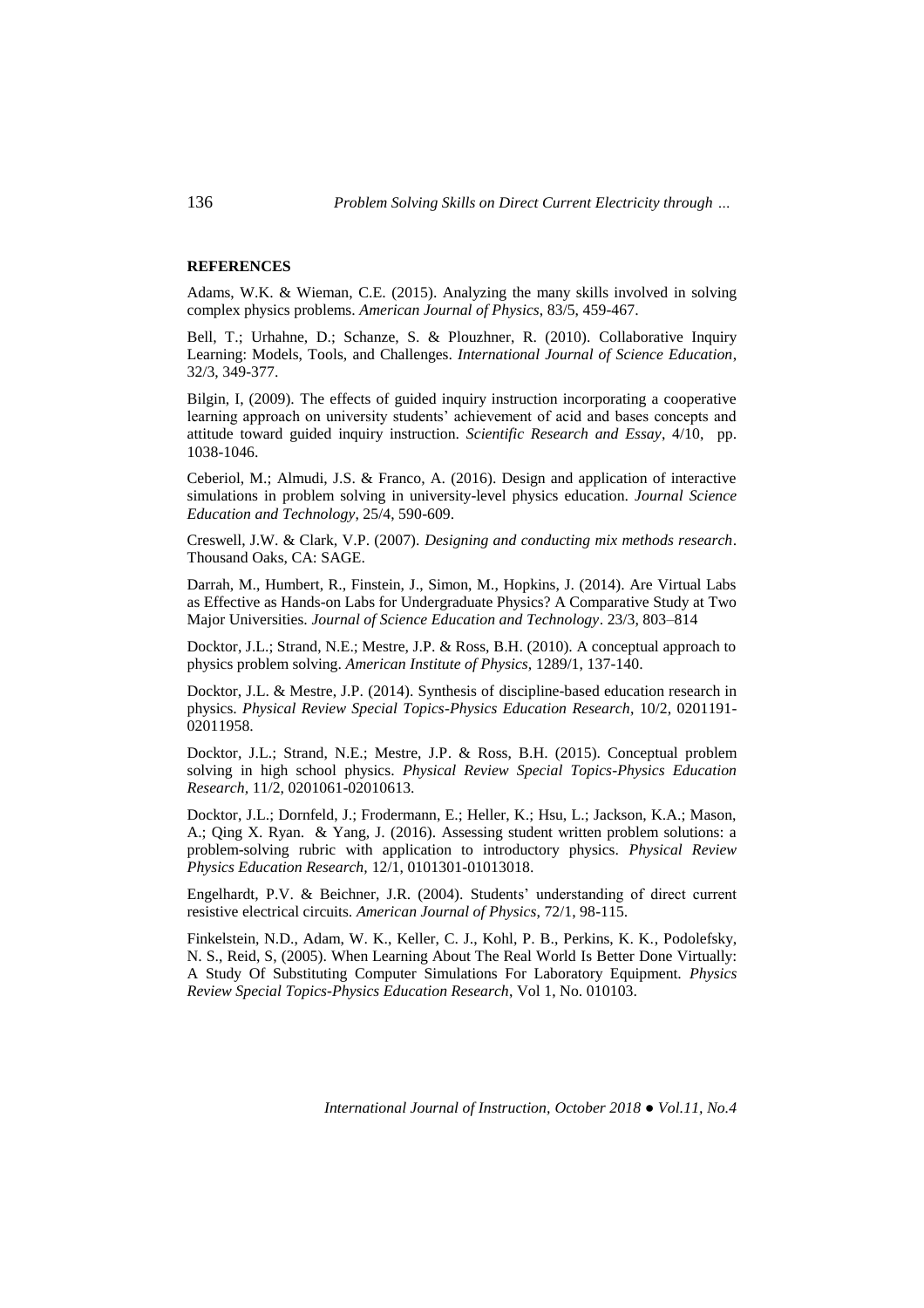Hardianti, T. & Kuswanto, H. (2017). Difference among Level of Inquiry: Process Skill Improvement at Senior High School in Indonesia. *International Journal of Instruction,* 10/2, 119-130.

Hull, M.M ., Kuo, E., Gupta, A & Elby, A, (2013). Problem-Solving Rubrics Revisited: Attending To The Blending Of Informal Conceptual And Formal Mathematical Reasoning, *Physics Review Special Topics-Physics Education Research*, Vol. 9, No. 010105.

Ibrahim, B. & Rebello, N.S. (2012). Representational task format and problem solving strategies in kinematics and work. *Physics Review Special Topics-Physics Education Research*, 8/1, 0101261- 01012619.

Irajzad, F.; Pishghadam, R. & Shahriari, H. (2017). Examining the Stroking Behavior of English, Persian, and Arabic School Teachers in Iran: A Mixed-methods Study. *International Journal of Instruction*, 10/1, 219-236.

Kock, Z.; Taconis, R.; Bolhuis, S. & Graveimejer, K. (2014). Creating A Culture Of Inquiry In The Classroom While Fostering An Understanding Of Theoretical Concepts In Direct Current Electric Circuits: A Balanced Approach*. International Journal of Science and Mathematics Education*, 13, 45-69.

Kohl, P.B. & Finkeilstein, N.D. (2005). Student representational competence and selfassessment when solving physics problems. *Physics Review Special Topics-Physics Education Research*, 1/1, 0101041-01010411.

Martinez, G., Naranjo, F. L., Perez, A. L & Suero, M. I,. (2011). Comparative Study Of The Effectiveness Of Three Learning Environments: Hyper-Realistic Virtual Simulations, Traditional Schematic Simulations, and Traditional Laboratory. *Physics Review Special Topics-Physics Education Research*, Vol 7, No. 020111.

Mason, A.J. & Singh, C. (2016). Surveying college introductory physics student attitudes and approaches to problem solving. *European Journal of Physics,* 37/5, 1-23*.*

Meltzer, D. (2005). Relation between student problem solving performance and representation format. *American Journal of Physics*. 73/5, 463-478.

Moore, E.B., Herzog, T. A & Perkins, K. K, (2013). Interactive Simulations As Implicit Support For Guided-Inquiry. *Chem. Educ. Res. Pract*, Vol. 14, 257-268.

Ogilvie, C.A. (2009). Changes in Students Problem Solving strategies in a Course That Includes Context – Rich, Multifaceted Problems. *Physics Review Special Topics-Physics Education Research*, 5/2, 0201021-0201021.

Perkins, K.; Adam, W.; Dubson, M.; Finkeilstein, N.; Reid, S.; Wieman, C. & Lemaster, R. (2006). Phet: interactive simulations for teaching and learning physics. *The Physics Teacher*, 44, 18-23.

Pizzolato, N., Fazio, C., Mineo, R. M. S., and Dominique Persano Adorno, D. P. (2014). Open-inquiry driven overcoming of epistemological difficulties in engineering